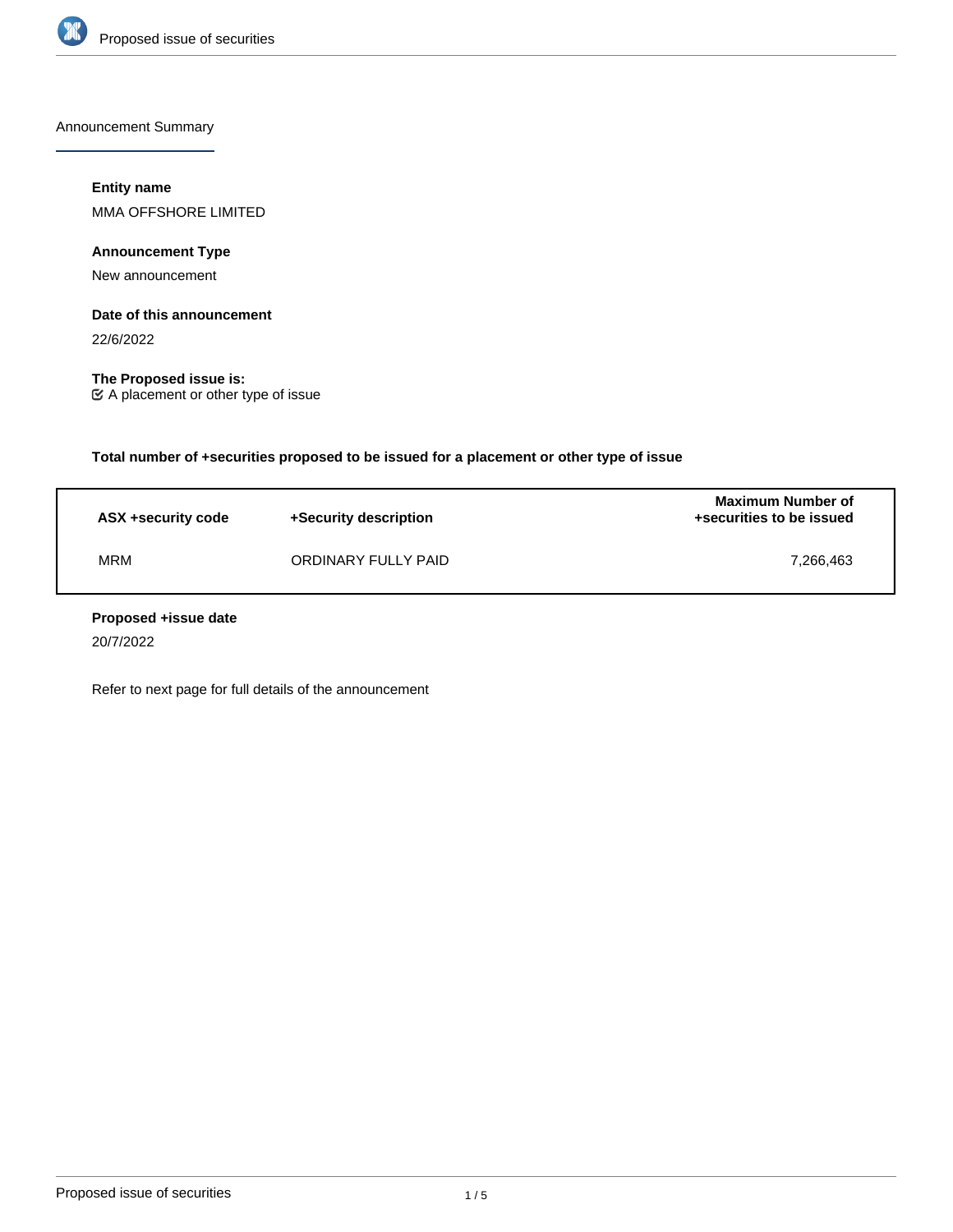

# Part 1 - Entity and announcement details

# **1.1 Name of +Entity**

MMA OFFSHORE LIMITED

We (the entity named above) give ASX the following information about a proposed issue of +securities and, if ASX agrees to +quote any of the +securities (including any rights) on a +deferred settlement basis, we agree to the matters set out in Appendix 3B of the ASX Listing Rules.

If the +securities are being offered under a +disclosure document or +PDS and are intended to be quoted on ASX, we also apply for quotation of all of the +securities that may be issued under the +disclosure document or +PDS on the terms set out in Appendix 2A of the ASX Listing Rules (on the understanding that once the final number of +securities issued under the +disclosure document or +PDS is known, in accordance with Listing Rule 3.10.3C, we will complete and lodge with ASX an Appendix 2A online form notifying ASX of their issue and applying for their quotation).

**1.2 Registered Number Type**

**Registration Number**

**ACN** 

083185693

**1.3 ASX issuer code**

MRM

# **1.4 The announcement is**

New announcement

# **1.5 Date of this announcement**

22/6/2022

**1.6 The Proposed issue is:**

 $\mathfrak{C}$  A placement or other type of issue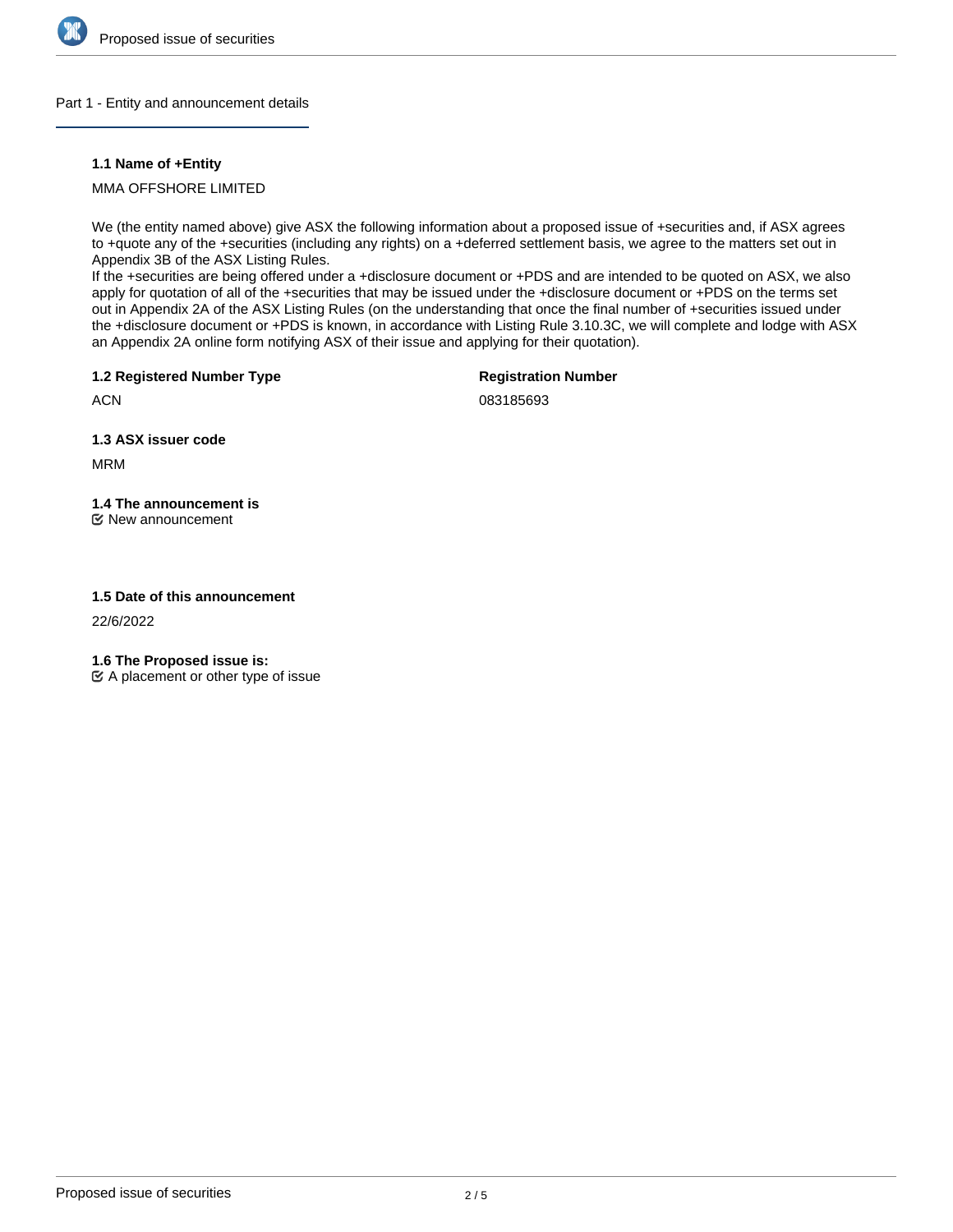

Part 7 - Details of proposed placement or other issue

Part 7A - Conditions

**7A.1 Do any external approvals need to be obtained or other conditions satisfied before the placement or other type of issue can proceed on an unconditional basis?** Yes

7A.1a Conditions

| <b>Approval/Condition</b> | Date for determination | Is the date estimated or | ** Approval             |
|---------------------------|------------------------|--------------------------|-------------------------|
| Other (please specify in  | 20/7/2022              | actual?                  | received/condition met? |
| comment section)          |                        | <b></b> Estimated        | No                      |

#### **Comments**

The proposed issue of securities by the Company is conditional on the completion of the share purchase deed (see Company's ASX announcement and presentation dated 23 June 2022 for further details).

Part 7B - Issue details

**Is the proposed security a 'New class' (+securities in a class that is not yet quoted or recorded by ASX) or an 'Existing class' (additional securities in a class that is already quoted or recorded by ASX)?** Existing class

**Will the proposed issue of this +security include an offer of attaching +securities?** No

Details of +securities proposed to be issued

#### **ASX +security code and description**

MRM : ORDINARY FULLY PAID

#### **Number of +securities proposed to be issued**

7,266,463

# **Offer price details**

#### **Are the +securities proposed to be issued being issued for a cash consideration?** No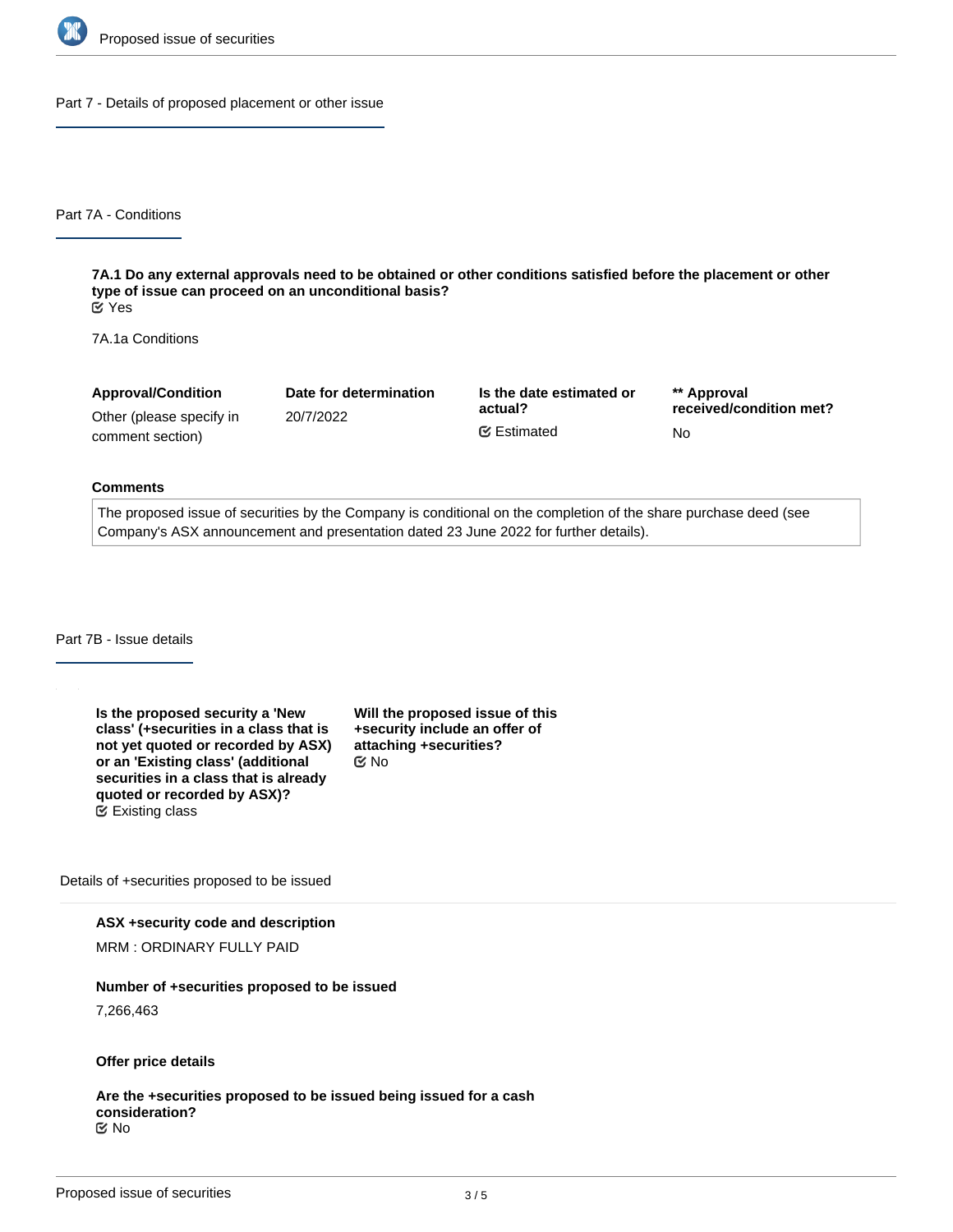

#### **Please describe the consideration being provided for the +securities**

The securities are being issued as part of the purchase consideration payable by the Company to acquire Subcon International Pty Ltd as described in the announcement and presentation announced to the ASX on 23 June 2022.

**Please provide an estimate of the AUD equivalent of the consideration being provided for the +securities**

4,200,000.000000

**Will these +securities rank equally in all respects from their issue date with the existing issued +securities in that class?** Yes

Part 7C - Timetable

**7C.1 Proposed +issue date** 20/7/2022

Part 7D - Listing Rule requirements

**7D.1 Has the entity obtained, or is it obtaining, +security holder approval for the entire issue under listing rule 7.1?** No

**7D.1b Are any of the +securities proposed to be issued without +security holder approval using the entity's 15% placement capacity under listing rule 7.1?** Yes

**7D.1b ( i ) How many +securities are proposed to be issued without security holder approval using the entity's 15% placement capacity under listing rule 7.1?**

7,266,463

**7D.1c Are any of the +securities proposed to be issued without +security holder approval using the entity's additional 10% placement capacity under listing rule 7.1A (if applicable)?** No

**7D.2 Is a party referred to in listing rule 10.11 participating in the proposed issue?** No

**7D.3 Will any of the +securities to be issued be +restricted securities for the purposes of the listing rules?** No

**7D.4 Will any of the +securities to be issued be subject to +voluntary escrow?** Yes